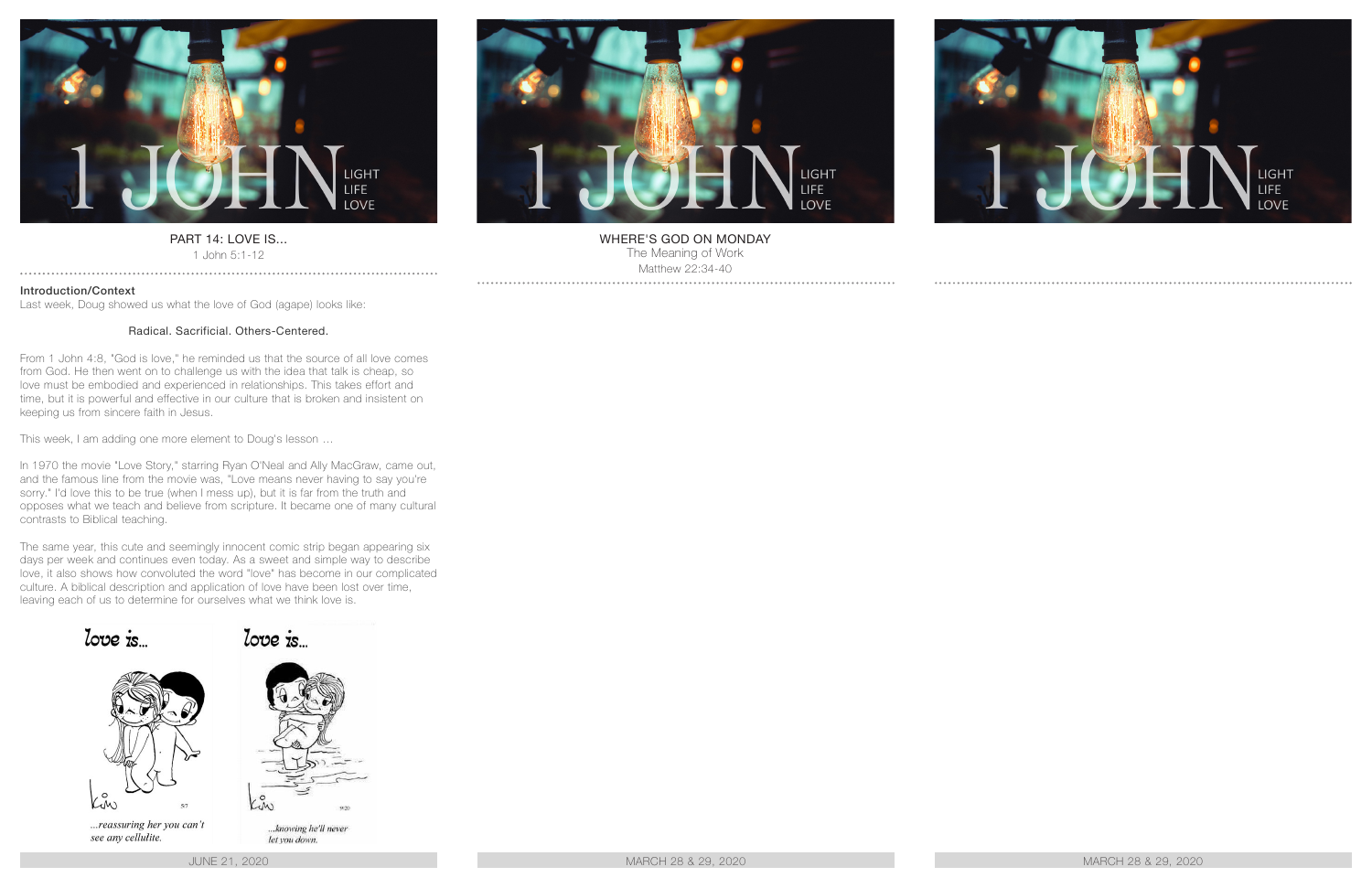What does John say love is?

# Four-Part Progression to Understanding Biblical Love

Why does it matter that we get this right?

# GOD IS LOVE

### 1. Love is God

*"Whoever does not love does not know God, because God is love." 1 John 4:7-8* 

- essence, being, the core of who God is? Love.
- it's beyond our comprehension, but it is His source of compassion, grace, mercy, justice.

AGAPE love RADICAL, SACRIFICIAL, OTHERS-CENTERED LOVE THE SOURCE OF ALL LOVE COMES FROM GOD!

# JESUS SHOWS LOVE

#### 2. Love is Jesus, and more specifically, Jesus' great act of love

*"This is love: not that we loved God, but that he loves us and sent his Son as an atoning sacrifice for our sins." 1 John 4:10* 

to reconcile us with Himself, God sacrificed His own Son, Jesus, to shed his blood and pay the penalty for our sins

Definition from "*The NIV Topical Study Bible"*: Atonement describes the process whereby God draws sinful men and women back to be "at one" with himself. Our Lord entered heaven to present his blood before God, thus making us clean and acceptable; through faith in the blood of the great reconciler, we can be welcomed back home into the arms of our loving Father. Because of Jesus, the atoning Lamb of God who takes away the sin of the world, we are accepted as righteous, and we are declared not guilty.

- The extent of God's love, given and displayed
	- x *"God presented him (Jesus) as a sacrifice of atonement, through faith in his blood." Romans 3:25*
	- x *"He (Jesus) was delivered over to death for our sins and was raised to life for our justification." Romans 4:25*
	- x *"…when we were still powerless, Christ died for the ungodly." Romans 5:6*
	- x *"But God demonstrates his own love for us in this: While we were still sinners, Christ died for us." Romans 5:8*

# HOLY SPIRIT GIVES US THIS LOVE

#### 3. Love is Ours Now

*"We love because he first loved us." 1 John 4:19*

- New creations, new hearts of flesh (Ezekiel 36:26) filled with the Spirit, empowered in LOVE!
- "...God has poured out his love into our hearts by the Holy Spirit, who he has given us." Romans 5:5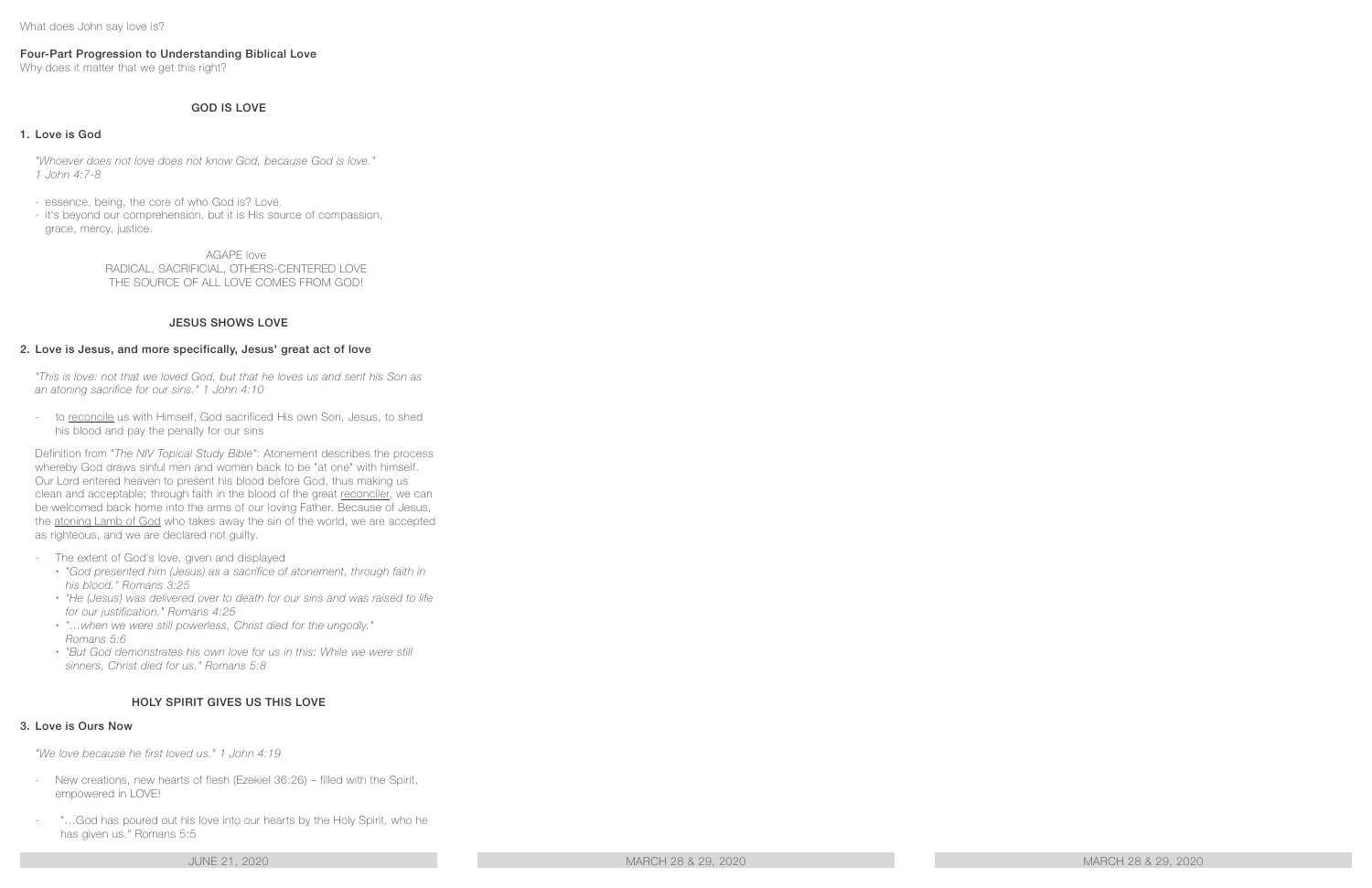- we can now reconcile with one another
- we begin to live out of AGAPE love RADICAL, SACRIFICIAL, OTHERS-CENTERED

# LOVE IS OUR RESPONSE

### 4. Love is OBEDIENCE

*"This is love for God: to obey his commands." 1 John 5:3a* - observe His commands, keep His commands, fulfill His commands

#### TWO key elements to this progression:

#### 1. You must get the right order.

<God is - Jesus displays - Holy Spirit gives> <We can obey> **NOT** <We should obey> <God is - Jesus displays - Holy Spirit gives>

Out of order: It's about us, not God … we're first, He's second …

Out of order: We think we are earning our way to God's heart, God's acceptance, our way to heaven …

"One of the most staggering truths of the scriptures is to understand that we *do not earn our way to heaven. ...works have a place--but as a demonstration of having received God's forgiveness, not as a badge of merit of having earned it." - Ravi Zacharias (passed away 5-19-20)* 

# EARNING or RECEIVING?

Out of order: We think we are trying to make God love us …

*"Do I do the things God wants me to do to please Him, or do I do these things because I am already pleasant to Him?" Greg McFarland* 

# PLEASING or PLEASANT?

OUR MOTIVATION: it is NOT FEAR, it is NOT COMPLIANCE, it is NOT EARNING … it is LOVE

#### 2. You must understand the essence of His commands (we are prone to think OBEDIENCE is burdensome).

DO'S & DON'T'S RIGHTS & WRONGS RITUALS RELIGION

*"His commands are not burdensome …" 1 John 5:3b*

*"Come to me, all you who are weary and burdened, and I will give you rest.*  Take my yoke upon you and learn from me, for I am gentle and humble in *heart, and you will find rest for your souls. For my yoke is easy and my burden is light." Matthew 11:28-29* (FREEDOM, REST, SATISFACTION)